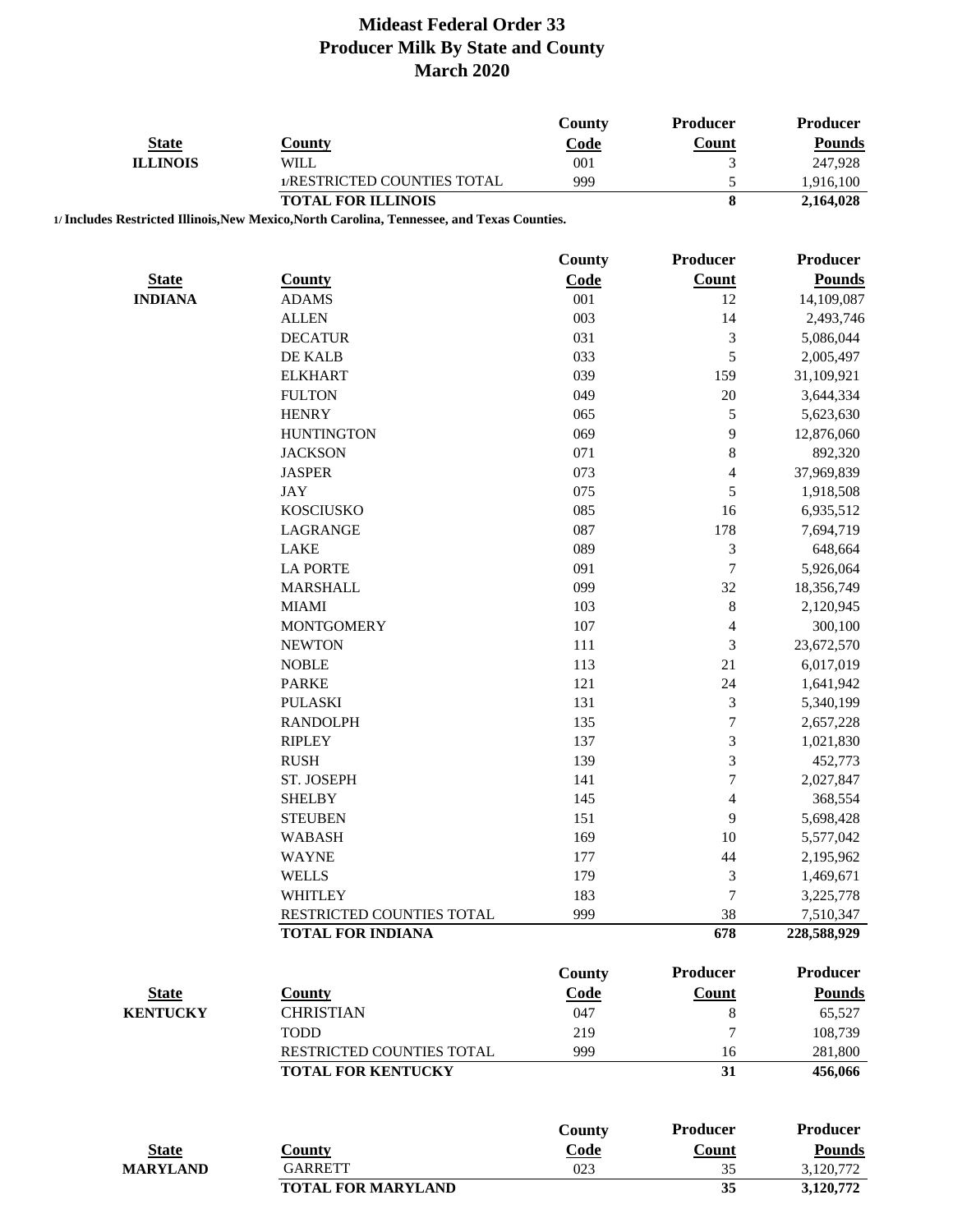|                 |                    | County     | Producer                | Producer      |
|-----------------|--------------------|------------|-------------------------|---------------|
| <b>State</b>    | <b>County</b>      | Code       | Count                   | <b>Pounds</b> |
| <b>MICHIGAN</b> | <b>ALCONA</b>      | 001        | 4                       | 1,062,783     |
|                 | <b>ALGER</b>       | 003        | 4                       | 238,534       |
|                 | <b>ALLEGAN</b>     | 005        | 40                      | 39,399,469    |
|                 | <b>ALPENA</b>      | 007        | 16                      | 4,103,164     |
|                 | <b>ARENAC</b>      | 011        | 15                      | 9,093,084     |
|                 | <b>BARRY</b>       | 015        | $20\,$                  | 29,062,250    |
|                 | <b>BAY</b>         | 017        | $\overline{4}$          | 1,627,858     |
|                 | <b>BERRIEN</b>     | 021        | $\mathfrak s$           | 2,480,977     |
|                 | <b>BRANCH</b>      | 023        | 10                      | 4,797,998     |
|                 | <b>CALHOUN</b>     | 025        | 18                      | 11,198,264    |
|                 | <b>CHARLEVOIX</b>  | 029        | $\overline{\mathbf{4}}$ | 844,275       |
|                 | <b>CHIPPEWA</b>    | 033        | $\sqrt{5}$              | 392,105       |
|                 | <b>CLARE</b>       | 035        | 16                      | 4,512,028     |
|                 | <b>CLINTON</b>     | 037        | 38                      | 79,730,806    |
|                 | <b>EATON</b>       | 045        | 18                      | 1,379,359     |
|                 | <b>EMMET</b>       | 047        | 3                       | 397,586       |
|                 | <b>GENESEE</b>     | 049        | 4                       | 597,669       |
|                 | <b>GLADWIN</b>     | 051        | $\mathfrak{Z}$          | 2,140,091     |
|                 | <b>GRATIOT</b>     | 057        | 30                      | 96,115,001    |
|                 | <b>HILLSDALE</b>   | 059        | 17                      | 8,046,703     |
|                 | <b>HURON</b>       | 063        | 53                      | 90,748,739    |
|                 | <b>INGHAM</b>      | 065        | $20\,$                  | 7,194,249     |
|                 | <b>IONIA</b>       | 067        | 29                      | 34, 313, 704  |
|                 | <b>IOSCO</b>       | 069        | 10                      | 5,709,875     |
|                 | <b>ISABELLA</b>    | 073        | 31                      | 18,433,975    |
|                 | <b>JACKSON</b>     | 075        | 15                      | 6,340,442     |
|                 | <b>KALAMAZOO</b>   | 077        | 6                       | 15,778,550    |
|                 | <b>KENT</b>        | 081        | 23                      | 17,097,781    |
|                 | <b>LAPEER</b>      | 087        | 15                      | 2,462,102     |
|                 | <b>LENAWEE</b>     | 091        | 19                      | 40,543,186    |
|                 | <b>LIVINGSTON</b>  | 093        | 9                       | 4,759,651     |
|                 | <b>MACOMB</b>      | 099        | 3                       | 168,742       |
|                 | <b>MASON</b>       | 105        | 8                       | 3,709,394     |
|                 | <b>MECOSTA</b>     | 107        | 16                      | 7,103,989     |
|                 | <b>MENOMINEE</b>   | 109        | 11                      | 2,238,594     |
|                 | <b>MISSAUKEE</b>   | 113        | 35                      | 54,355,643    |
|                 | <b>MONTCALM</b>    | 117        | 41                      | 16,144,976    |
|                 | <b>MONTMORENCY</b> | 119        | $\overline{4}$          | 938,918       |
|                 | <b>MUSKEGON</b>    | 121        | 13                      | 18,212,597    |
|                 | NEWAYGO            | 123        | 34                      | 20,761,324    |
|                 | <b>OCEANA</b>      | 127        | $\overline{4}$          | 307,964       |
|                 | <b>OGEMAW</b>      | 129        | $28\,$                  | 13,790,500    |
|                 | <b>OSCEOLA</b>     | 133        | 24                      | 22,114,091    |
|                 |                    |            |                         |               |
|                 | <b>OSCODA</b>      | 135<br>139 | 10                      | 509,402       |
|                 | <b>OTTAWA</b>      |            | $42\,$                  | 55,717,102    |
|                 | PRESQUE ISLE       | 141        | $\mathfrak{Z}$          | 646,709       |
|                 | SAGINAW            | 145        | 11                      | 4,421,591     |
|                 | <b>ST. CLAIR</b>   | 147        | $\,8\,$                 | 1,652,702     |
|                 | ST. JOSEPH         | 149        | 17                      | 7,588,027     |
|                 | <b>SANILAC</b>     | 151        | 68                      | 66,483,998    |
|                 | <b>SHIAWASSEE</b>  | 155        | 14                      | 4,879,797     |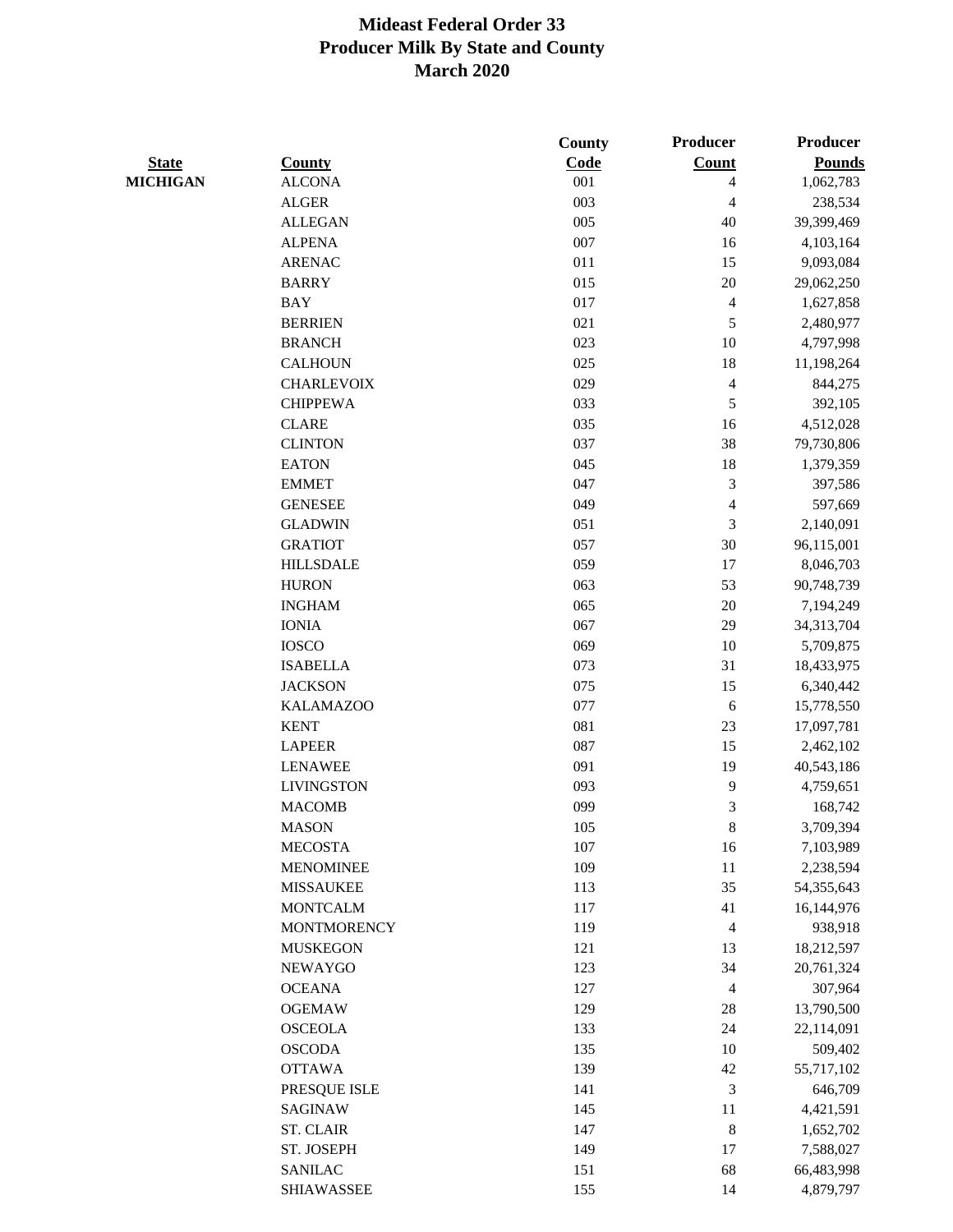|                 |                           | County        | Producer                 | <b>Producer</b> |
|-----------------|---------------------------|---------------|--------------------------|-----------------|
| <b>State</b>    | <b>County</b>             | Code          | <b>Count</b>             | <b>Pounds</b>   |
| <b>MICHIGAN</b> | <b>TUSCOLA</b>            | 157           | 30                       | 28,863,799      |
|                 | VAN BUREN                 | 159           | 8                        | 19,514,673      |
|                 | WASHTENAW                 | 161           | 11                       | 3,178,446       |
|                 | <b>WEXFORD</b>            | 165           | 9                        | 745,130         |
|                 | RESTRICTED COUNTIES TOTAL | 999           | 19                       | 5,089,864       |
|                 | <b>TOTAL FOR MICHIGAN</b> |               | 975                      | 899,740,230     |
|                 |                           |               |                          |                 |
|                 |                           | County        | Producer                 | <b>Producer</b> |
| <b>State</b>    | <b>County</b>             | Code          | Count                    | <b>Pounds</b>   |
| <b>NEW YORK</b> | <b>ALLEGANY</b>           | 003           | 3                        | 3,547,919       |
|                 | <b>CATTARAUGUS</b>        | 009           | 41                       | 20,723,177      |
|                 | <b>CHAUTAUQUA</b>         | 013           | 74                       | 21,910,682      |
|                 | <b>ERIE</b>               | 029           | 10                       | 3,523,387       |
|                 | <b>LIVINGSTON</b>         | 051           | 6                        | 5,277,395       |
|                 | <b>STEUBEN</b>            | 101           | 6                        | 3,112,706       |
|                 | <b>WYOMING</b>            | 121           | 20                       | 26,868,974      |
|                 | RESTRICTED COUNTIES TOTAL | 999           | 10                       | 7,067,418       |
|                 | <b>TOTAL FOR NEW YORK</b> |               | 170                      | 92,031,658      |
|                 |                           | <b>County</b> | Producer                 | <b>Producer</b> |
| <b>State</b>    | <b>County</b>             | Code          | Count                    | <b>Pounds</b>   |
| <b>OHIO</b>     | <b>ADAMS</b>              | 001           | 9                        | 554,743         |
|                 | <b>ALLEN</b>              | 003           | 3                        | 611,469         |
|                 | <b>ASHLAND</b>            | 005           | 43                       | 16,095,498      |
|                 | <b>ASHTABULA</b>          | 007           | 17                       | 6,838,853       |
|                 | <b>ATHENS</b>             | 009           | 4                        | 272,960         |
|                 | <b>AUGLAIZE</b>           | 011           | 26                       | 5,149,979       |
|                 | <b>BELMONT</b>            | 013           | 7                        | 723,327         |
|                 | <b>BROWN</b>              | 015           | 7                        | 722,874         |
|                 | <b>CARROLL</b>            | 019           | 23                       | 1,765,868       |
|                 | <b>CHAMPAIGN</b>          | 021           | 8                        | 742,353         |
|                 | <b>CLARK</b>              | 023           | $\overline{4}$           | 9,664,421       |
|                 | <b>CLINTON</b>            | 027           | 3                        | 230,202         |
|                 | COLUMBIANA                | 029           | 59                       | 14,239,066      |
|                 | COSHOCTON                 | 031           | 23                       | 3,610,996       |
|                 | <b>CRAWFORD</b>           | 033           | $\boldsymbol{7}$         | 3,386,944       |
|                 | <b>DARKE</b>              | 037           | 24                       | 7,887,024       |
|                 | <b>DEFIANCE</b>           | 039           | 6                        | 7,377,750       |
|                 | <b>DELAWARE</b>           | 041           | 3                        | 165,776         |
|                 | <b>FAIRFIELD</b>          | 045           | $\overline{\mathbf{4}}$  | 307,446         |
|                 | <b>FAYETTE</b>            | 047           | 4                        | 1,028,440       |
|                 | <b>FULTON</b>             | 051           | 5                        | 5,376,725       |
|                 | <b>GEAUGA</b>             | 055           | 32                       | 4,408,672       |
|                 | <b>GREENE</b>             | 057           | 4                        | 872,457         |
|                 | <b>HANCOCK</b>            | 063           | 3                        | 1,530,519       |
|                 | <b>HARDIN</b>             | 065           | 8                        | 17,054,773      |
|                 | <b>HARRISON</b>           | 067           | $\overline{\mathcal{A}}$ | 416,948         |
|                 | <b>HIGHLAND</b>           | 071           | $27\,$                   | 2,511,691       |
|                 | <b>HOLMES</b>             | 075           | 114                      | 13,173,982      |
|                 | <b>HURON</b>              | 077           | 42                       | 6,939,749       |
|                 | <b>JEFFERSON</b>          | 081           | 6                        | 617,613         |
|                 | <b>KNOX</b>               | 083           | $24\,$                   | 8,497,489       |
|                 | <b>LICKING</b>            | 089           | $\,8$                    | 8,564,123       |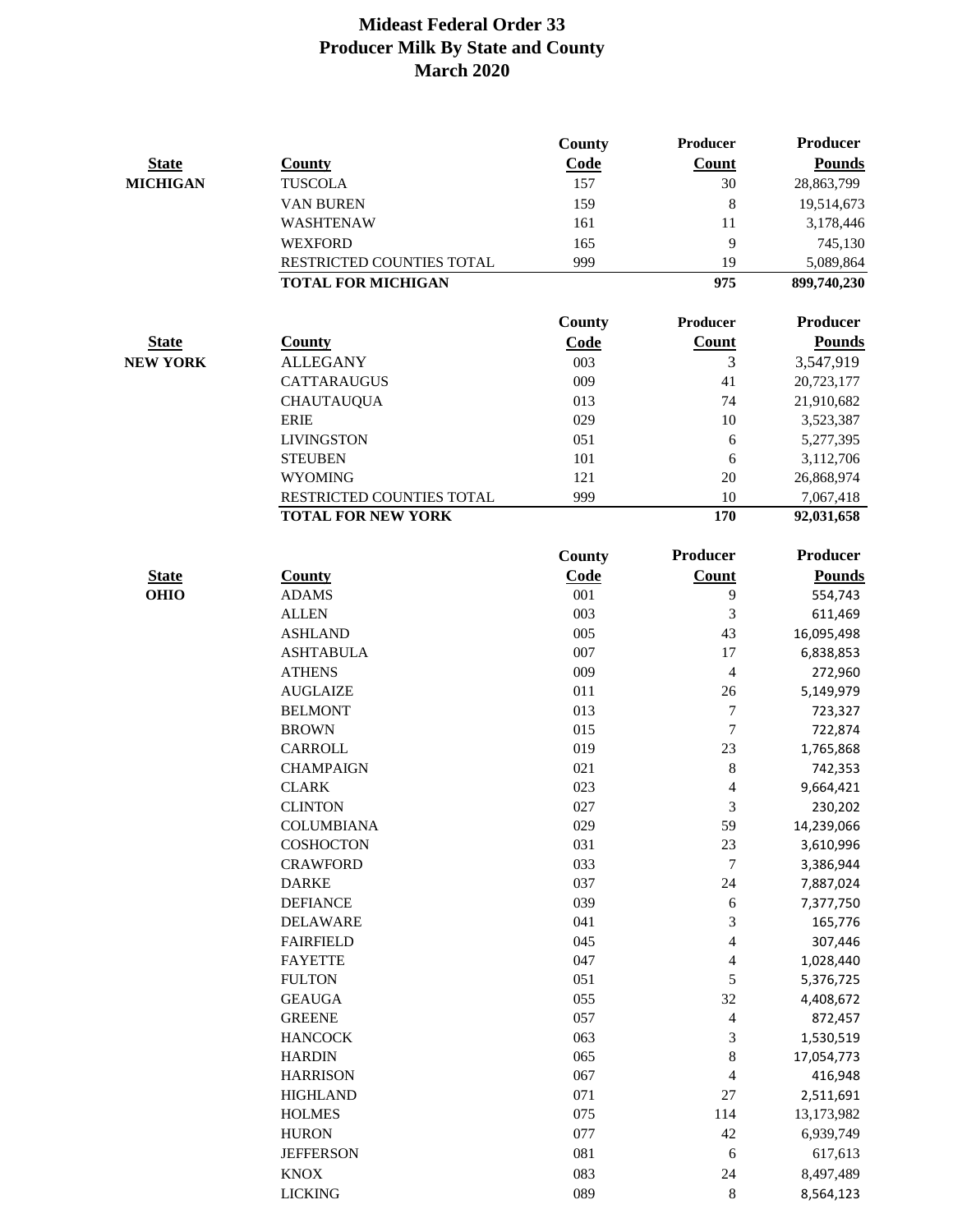|              |                           | County | Producer         | <b>Producer</b>        |
|--------------|---------------------------|--------|------------------|------------------------|
| <b>State</b> | <b>County</b>             | Code   | <b>Count</b>     | <b>Pounds</b>          |
| <b>OHIO</b>  | <b>LOGAN</b>              | 091    | 24               | 4,734,994              |
|              | <b>LORAIN</b>             | 093    | 11               | 1,374,644              |
|              | <b>MADISON</b>            | 097    | $\tau$           | 15,619,265             |
|              | <b>MAHONING</b>           | 099    | 29               | 9,358,997              |
|              | <b>MEDINA</b>             | 103    | 12               | 3,071,295              |
|              | <b>MEIGS</b>              | 105    | $\mathfrak{Z}$   | 320,892                |
|              | <b>MERCER</b>             | 107    | 69               | 24,143,510             |
|              | <b>MIAMI</b>              | 109    | $\sqrt{5}$       | 444,800                |
|              | <b>MONROE</b>             | 111    | $\sqrt{6}$       | 733,020                |
|              | <b>MORGAN</b>             | 115    | $\,8\,$          | 1,835,243              |
|              | <b>MORROW</b>             | 117    | 6                | 2,766,952              |
|              | <b>MUSKINGUM</b>          | 119    | $10\,$           | 1,173,404              |
|              | <b>PAULDING</b>           | 125    | $\sqrt{5}$       | 15,882,595             |
|              | <b>PICKAWAY</b>           | 129    | 6                | 3,964,062              |
|              | <b>PORTAGE</b>            | 133    | 6                | 3,371,364              |
|              | <b>PREBLE</b>             | 135    | $\boldsymbol{7}$ | 974,574                |
|              | <b>PUTNAM</b>             | 137    | $\boldsymbol{7}$ | 6,961,133              |
|              | <b>RICHLAND</b>           | 139    | 102              | 12,293,788             |
|              | <b>ROSS</b>               | 141    | $\overline{9}$   | 956,232                |
|              | <b>SANDUSKY</b>           | 143    | $\boldsymbol{7}$ | 599,200                |
|              | <b>SHELBY</b>             | 149    | $28\,$           | 9,247,147              |
|              | <b>STARK</b>              | 151    | 54               | 14,633,964             |
|              | <b>TRUMBULL</b>           | 155    | 17               | 4,325,547              |
|              | TUSCAWARAS                | 157    | 113              | 19,780,693             |
|              | <b>UNION</b>              | 159    | $\boldsymbol{7}$ | 861,983                |
|              | <b>VAN WERT</b>           | 161    | $\sqrt{6}$       | 8,609,631              |
|              | WASHINGTON                | 167    | 12               | 1,526,071              |
|              | <b>WAYNE</b>              | 169    | 165              | 60,952,140             |
|              | <b>WOOD</b>               | 173    | $\mathfrak{Z}$   | 5,783,189              |
|              | <b>WYANDOT</b>            | 175    | 4                | 703,668                |
|              | RESTRICTED COUNTIES TOTAL | 999    | 26               | 28,991,045             |
|              | <b>TOTAL FOR OHIO</b>     |        | 1,335            | 417,335,772            |
|              |                           | County | Producer         | <b>Producer</b>        |
| <b>State</b> | <b>County</b>             | Code   | Count            | <b>Pounds</b>          |
| PENNSYLVANIA | <b>ARMSTRONG</b>          | 005    | 16               | 2,925,349              |
|              | <b>BEAVER</b>             | 007    | $18\,$           | 959,427                |
|              | <b>BEDFORD</b>            | 009    | $\mathfrak{Z}$   | 268,554                |
|              | <b>BLAIR</b>              | 013    | $\sqrt{5}$       | 1,272,462              |
|              | <b>BRADFORD</b>           | 015    | 10               | 1,777,562              |
|              | <b>BUTLER</b>             | 019    | $22\,$           | 3,349,843              |
|              | <b>CAMBRIA</b>            | 021    | 9                | 1,996,737              |
|              | <b>CENTRE</b>             | 027    | 12               | 509,832                |
|              | <b>CHESTER</b>            | 029    | 19               | 522,142                |
|              | <b>CLARION</b>            | 031    | 16               | 2,447,367              |
|              | <b>CLEARFIELD</b>         | 033    | 10               | 975,446                |
|              | <b>CLINTON</b>            | 035    | 10               | 54,062                 |
|              | <b>COLUMBIA</b>           | 037    | 11               | 121,939                |
|              | <b>CRAWFORD</b>           | 039    | $88\,$           | 18,643,775             |
|              | <b>ELK</b>                | 047    | $\,8$            |                        |
|              | <b>ERIE</b>               | 049    | 39               | 535,245                |
|              | <b>FAYETTE</b>            | 051    | 17               | 4,443,828<br>2,405,159 |
|              | <b>FOREST</b>             | 053    | $\mathfrak{Z}$   | 202,078                |
|              | <b>FAYETTE</b>            | 061    | 15               | 457,224                |
|              |                           |        |                  |                        |